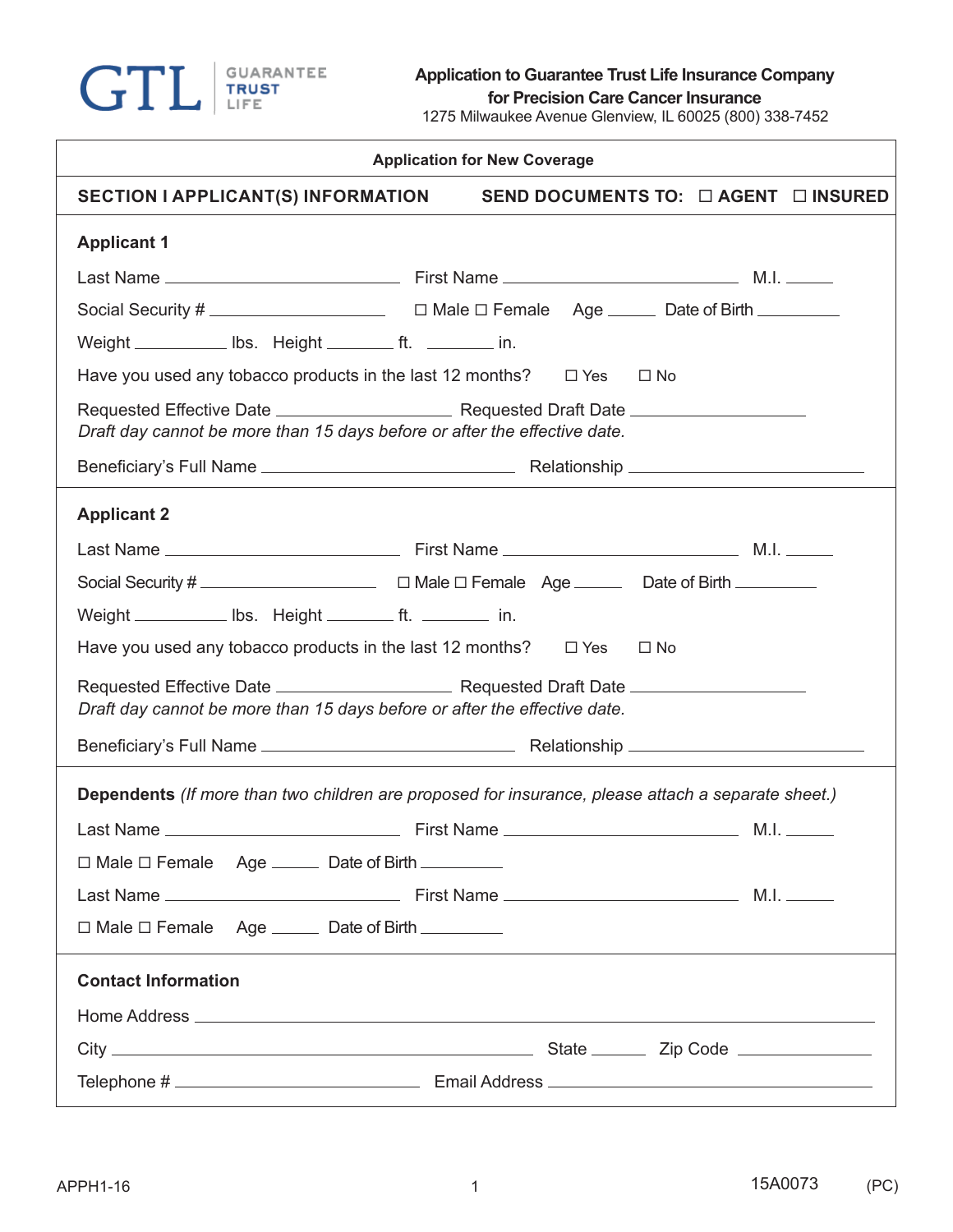| <b>SECTION II - COVERAGE SELECTION &amp; PREMIUMS</b>                                         |                                                                                        |                     |  |                                                                                        |                     |
|-----------------------------------------------------------------------------------------------|----------------------------------------------------------------------------------------|---------------------|--|----------------------------------------------------------------------------------------|---------------------|
| <b>Premium Payment Mode</b>                                                                   | <b>Applicant 1</b><br>$\Box$ Annual $\Box$ Semi-Annual $\Box$ Quarterly $\Box$ Monthly |                     |  | <b>Applicant 2</b><br>$\Box$ Annual $\Box$ Semi-Annual $\Box$ Quarterly $\Box$ Monthly |                     |
| <b>COVERAGE</b>                                                                               |                                                                                        |                     |  |                                                                                        |                     |
| Lump Sum Cancer(Includes<br><b>Precision Medicine Benefit)</b>                                | <b>Benefit</b><br>Amount \$<br>$(in $5,000$ increments)                                | Modal<br>Premium \$ |  | <b>Benefit</b><br>Amount \$<br>(in \$5,000 increments)                                 | Modal<br>Premium \$ |
| Cancer Benefit Builder Rider<br>(Includes Skin Cancer and<br><b>Annual Wellness Benefits)</b> |                                                                                        | Modal<br>Premium \$ |  |                                                                                        | Modal<br>Premium \$ |
| Child Cancer Benefit Rider                                                                    | <b>Benefit</b><br>Amount \$                                                            | Modal<br>Premium \$ |  |                                                                                        |                     |

| <b>Sub Total: Base plus riders</b>                 |                                                                             | the control of the control of the control of the control of |                                                                             | the control of the control of the control of the control of the control of the control of |
|----------------------------------------------------|-----------------------------------------------------------------------------|-------------------------------------------------------------|-----------------------------------------------------------------------------|-------------------------------------------------------------------------------------------|
| Return of Premium Benefit Rider                    | $\Box$ 20 Year<br>$\Box$ ROP at Death<br>$\Box$ ROP at Death<br>Prior to 86 | ROP Factor                                                  | $\Box$ 20 Year<br>$\Box$ ROP at Death<br>$\Box$ ROP at Death<br>Prior to 86 | ROP Factor                                                                                |
| <b>Modal Premium</b>                               |                                                                             |                                                             |                                                                             |                                                                                           |
| (Multiply sub total by ROP factor)                 | $\frac{1}{2}$                                                               |                                                             | $\sim$                                                                      |                                                                                           |
| <b>Annual Policy Fee</b><br>Modalize if applicable | $\sim$                                                                      |                                                             | $\sim$                                                                      |                                                                                           |
| <b>Total Modal Premium</b>                         |                                                                             |                                                             |                                                                             |                                                                                           |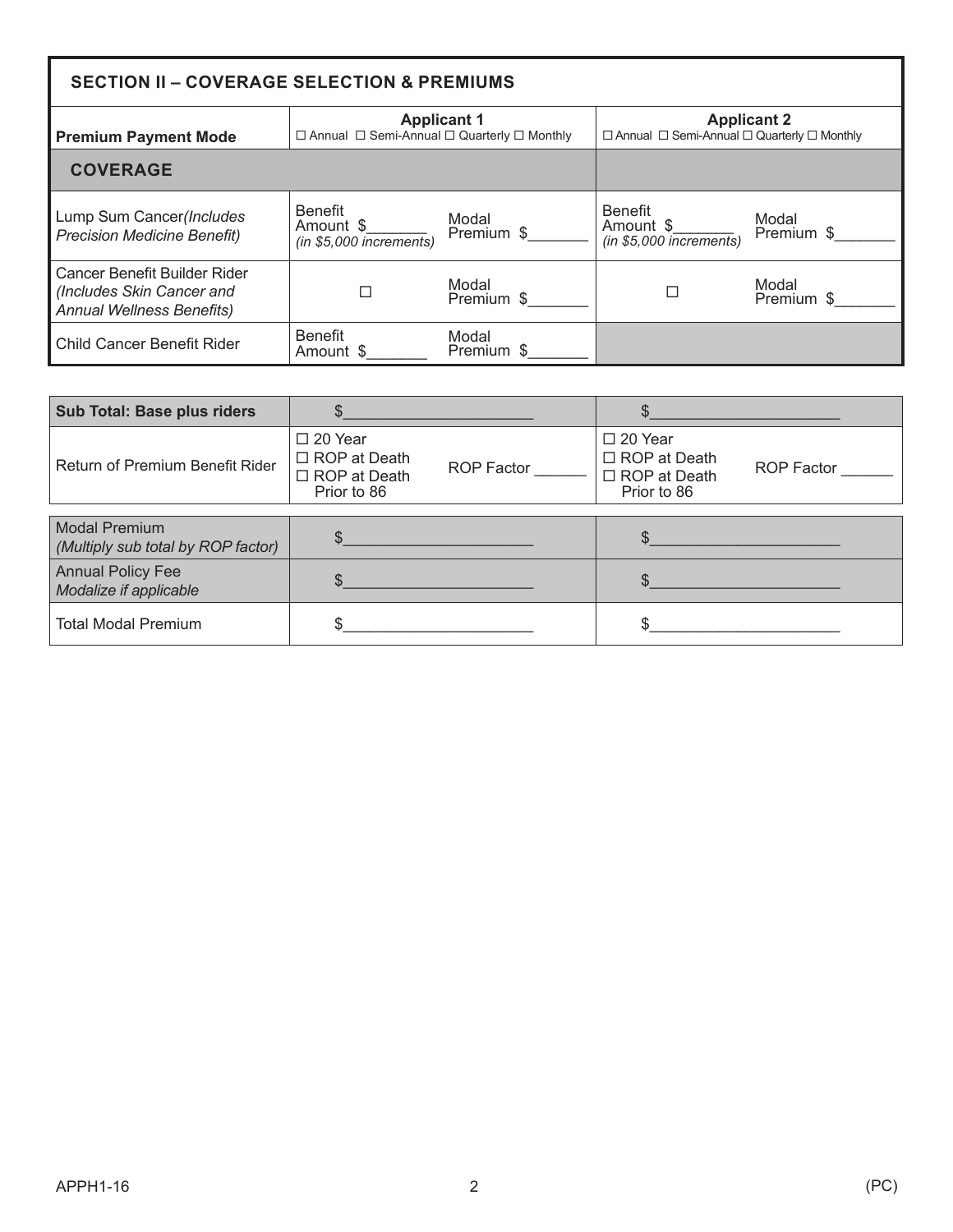| <b>SECTION III - HEALTH QUESTIONS</b>                                                                                                                                                                                                                                                                                                                                                   | <b>APPLICANT 1</b>          |                      | <b>APPLICANT 2 DEPENDENT(S)</b>           |  |  |  |
|-----------------------------------------------------------------------------------------------------------------------------------------------------------------------------------------------------------------------------------------------------------------------------------------------------------------------------------------------------------------------------------------|-----------------------------|----------------------|-------------------------------------------|--|--|--|
| For Questions 1 through 4, in the past 5 years has any person to be<br>insured, had, been diagnosed as having, received medication for or been<br>treated by a medical professional for:                                                                                                                                                                                                |                             |                      |                                           |  |  |  |
| 1. Human Immunodeficiency Virus (HIV), Acquired Immune Deficiency<br>Syndrome (AIDS), or AIDS Related Complex (ARC)?                                                                                                                                                                                                                                                                    | $\Box$ Yes $\Box$ No $\Box$ |                      | $\Box$ Yes $\Box$ No $\Box$ Yes $\Box$ No |  |  |  |
| 2. Chronic Obstructive Pulmonary/Lung Disease (COPD/COLD),<br>Emphysema or Chronic Bronchitis requiring the use of two or more<br>medications or oxygen therapy?                                                                                                                                                                                                                        | $\Box$ Yes $\Box$ No        |                      | $\Box$ Yes $\Box$ No $\Box$ Yes $\Box$ No |  |  |  |
| 3. Leukemia, Hodgkin's or Non-Hodgkin's disease, lymphoma,<br>malignant melanoma, or any internal cancer, a pre-leukemic or<br>pre-malignant condition?                                                                                                                                                                                                                                 | $\Box$ Yes $\Box$ No        | $\Box$ Yes $\Box$ No | $\Box$ Yes $\Box$ No                      |  |  |  |
| 4. PSA reading greater than 4.0 or abnormal mammogram test results<br>where cancer has not been ruled out?                                                                                                                                                                                                                                                                              | $\Box$ Yes $\Box$ No        | $\Box$ Yes $\Box$ No | $\Box$ Yes $\Box$ No                      |  |  |  |
| 5. For any of the medical conditions listed above, within the past 24<br>months has any person to be insured had any abnormal diagnostic test<br>results, awaiting test results, or been advised to have any diagnostic test, or<br>had a medical condition, symptom or abnormality that would have caused<br>a person to seek medical treatment or advice for but has not yet done so? | □ Yes □ No │                |                      | $\Box$ Yes $\Box$ No $\Box$ Yes $\Box$ No |  |  |  |
| If YES for question 1, 2, 3, 4 or 5 that person is not eligible for coverage.                                                                                                                                                                                                                                                                                                           |                             |                      |                                           |  |  |  |
| If dependent(s) answered YES, please provide name of dependent(s)                                                                                                                                                                                                                                                                                                                       |                             |                      |                                           |  |  |  |
| <b>SECTION IV - REPLACEMENT OF EXISTING COVERAGE</b>                                                                                                                                                                                                                                                                                                                                    |                             | <b>APPLICANT1</b>    | <b>APPLICANT 2</b>                        |  |  |  |
| 1. Will any existing specified disease or other accident and health insurance be replaced<br>or changed if the proposed coverage is issued? (If "YES," please complete the<br>Replacement Form, if required in your state.)                                                                                                                                                             |                             |                      | $\Box$ Yes $\Box$ No                      |  |  |  |
|                                                                                                                                                                                                                                                                                                                                                                                         |                             |                      |                                           |  |  |  |
| If "YES," with which company? (Applicant 2)                                                                                                                                                                                                                                                                                                                                             |                             |                      |                                           |  |  |  |

## **AGENT'S STATEMENT**

I certify that I have accurately recorded the information supplied by the Applicant. I am not aware of any additional information which may have a bearing on the insurability of anyone proposed for insurance on this application and any supplement to it. I have advised the applicant not to withhold any information relative to this application and its questions. I have advised the applicant to review the application for completeness and accuracy and that no coverage is in effect until they are notified in writing by Guarantee Trust Life Insurance Company.

| Agent's Signature, if applicable |            | Secondary Agent's Signature, if applicable |            |  |
|----------------------------------|------------|--------------------------------------------|------------|--|
| Agent's Name (please print)      | Agent Code | Agent's Name (please print)                | Agent Code |  |
| Agent's E-mail Address           |            | Agent's E-mail Address                     |            |  |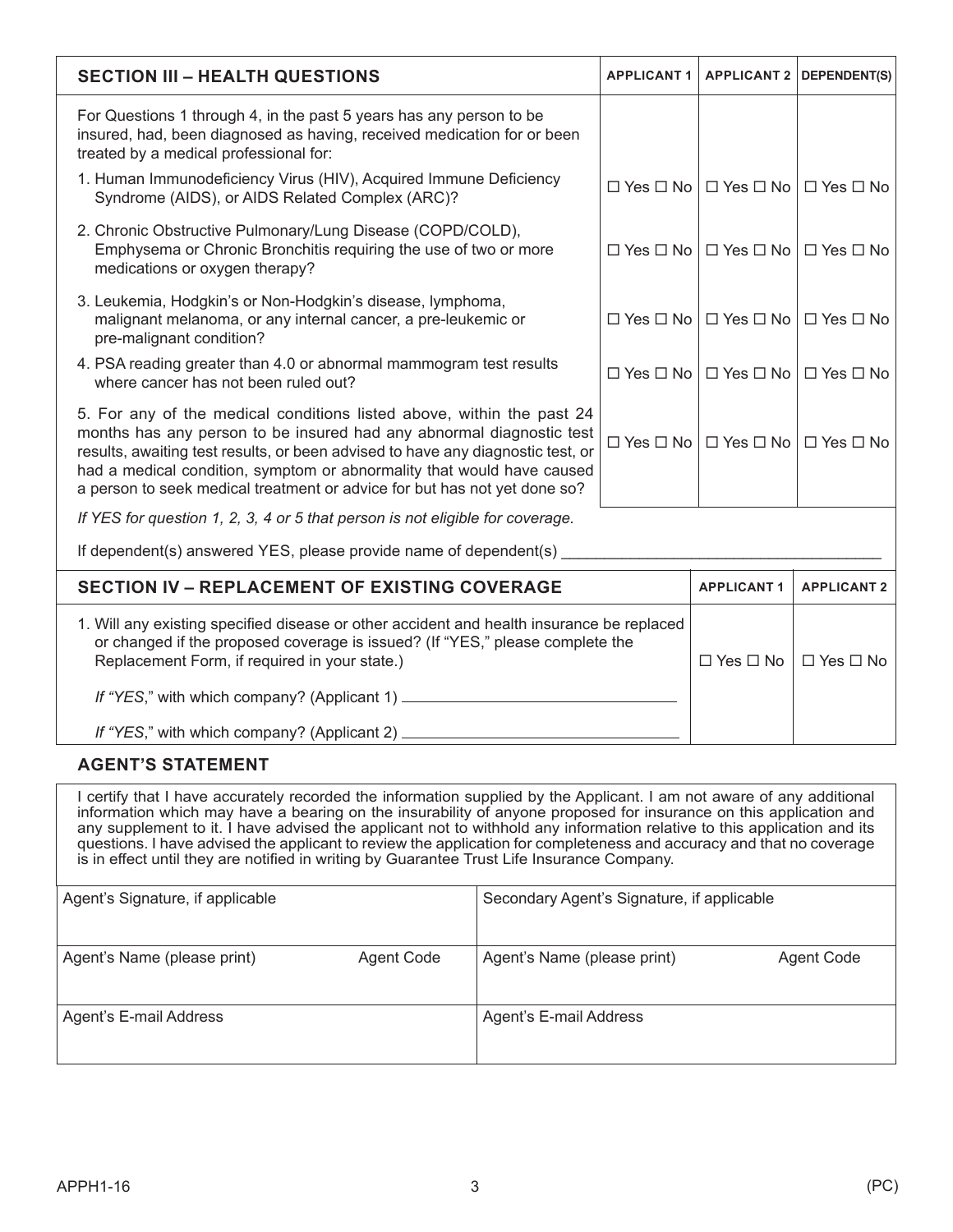## **APPLICANT ACKNOWLEDGEMENTS**

ALL STATEMENTS MADE IN THIS APPLICATION ARE FULL, COMPLETE AND TRUE, TO THE BEST OF MY (OUR) KNOWLEDGE AND BELIEF. I (WE) UNDERSTAND THAT THE STATEMENTS FORM THE BASIS UPON WHICH INSURANCE WILL BE MADE EFFECTIVE. I (WE) UNDERSTAND THAT FRAUDULENT AND MATERIAL OMISSIONS, INTENTIONAL MISREPRESENTATIONS OR MISSTATEMENTS COULD RESULT IN DENIAL OF AN OTHERWISE VALID CLAIM AND/OR RESCISSION, VOIDING, OR REFORMATION OF INSURANCE.

I (We) understand that any changes in my (our) health conditions, from the date of this application until insurance becomes effective, may result in the declination of my (our) coverage. No agent or other representative of GTL has required, permitted, or encouraged me (us) to answer any question inaccurately or has waived any conditions of this application. I (We) have received a copy of the Pre-Notice which describes how information is obtained and used by GTL. I (We) have received an Outline of Coverage. If this application is completed electronically, I (we) understand the Outline of Coverage will be delivered electronically or with the policy. If the application is completed over the phone the Outline of Coverage will be delivered with the policy.

## **AUTHORIZATION TO RELEASE MEDICAL INFORMATION**

I (We) authorize Guarantee Trust Life Insurance Company (herein referred to as the "Company"), insurance support organizations, authorized representatives, and any reinsurers, to obtain information as to the diagnosis, treatment, or prognosis of my (our) physical condition, other coverage and criminal or motor vehicle records needed to underwrite my (our) application for insurance. Upon presentation of this Authorization, or a photocopy of it, the Company may obtain, without restriction (except psychotherapy notes,) such information or records from any doctor, health professional, hospital, clinic, the Veterans Administration, insurance company, pharmacy benefit manager, pharmacies or pharmacy-related facility which have such information including any medical information provided to any affiliate insurance company on previous applications and medical information provided to our health division for underwriting or claim servicing purposes. The Company and its reinsurers may also obtain such information from MIB, Inc. I (We) authorize the Company, or its reinsurers, to make a brief report of my (our) personal health information to MIB, Inc. This Authorization includes all information about drugs, alcoholism, and mental illness. I (We) understand and agree that the Company or its representatives may conduct a phone interview or face-to face assessment as part of the underwriting process. Although federal regulations require that the Company inform me (us) of the potential that information disclosed pursuant to this authorization may be subject to re-disclosure and no longer be protected if such information is disclosed to a person or entity not covered by the federal privacy regulation, all such information received by the Company pursuant to this authorization will be protected by federal and state privacy laws and regulations. I (We) agree this authorization will be valid for 24 months from the date signed. I (We) or my (our) authorized representative may have a photocopy of it. In the event my (our) application is approved and coverage is issued, I (We) acknowledge this authorization may also be used to obtain information or records, as stated above, as necessary to process a claim that is submitted within the timeframe during which this authorization remains valid.

I (We) understand that I (we) have the right to revoke this Authorization, in writing, at any time by sending written notification to my (our) agent or to the Company at the above address. I (We) understand that a revocation will not be effective to the extent the Company has relied on the use or disclosure of the protected health information or so long as GTL has a legal right to contest a claim under the coverage or the coverage itself. Revocation requests should be sent in writing to my (our) agent or to the attention of the Underwriting Manager. I (We) understand once information is disclosed pursuant to this Authorization, such information will continue to be protected by GTL in accordance with federal or state law. I (We) also understand that my (our) application for insurance can be declined if I (we) choose not to sign this Authorization.

This application may be completed by electronic or telephonic means. I (We) acknowledge that the Company or its agent has verified my (our) identity for this purpose in accordance with any applicable law or regulation and that if completed by electronic means, I (We) have provided my (our) consent and authorization to complete an electronic transaction to apply for coverage. This authorization shall constitute an electronic signature, which is legally binding, and has the same effect as if I (we) had physically signed this application. If this application is completed by phone, I (we) authorize the Company or its agent to accept my (our) voice signature response. I (We) agree that I (we) may receive my (our) policy and other GTL correspondence in electronic format.

I (We) acknowledge receipt of the Electronic Delivery and Communications Disclosure, which describes the requirements for Electronic Policy Fulfillment and Communications, as well as my (our) right to opt-out of Electronic Policy Fulfillment and receive a paper copy of my (our) policy (policies), free of charge.

**Any person who knowingly and with intent to defraud an insurance company or other person files an application for insurance containing any materially false information or conceals for the purpose of misleading information concerning any fact material thereto commits a fraudulent act, which is a crime.**

| Signed at: City and State: <u>contract and state</u> | Date: ______________ |
|------------------------------------------------------|----------------------|
|                                                      |                      |
|                                                      | Date: ____________   |